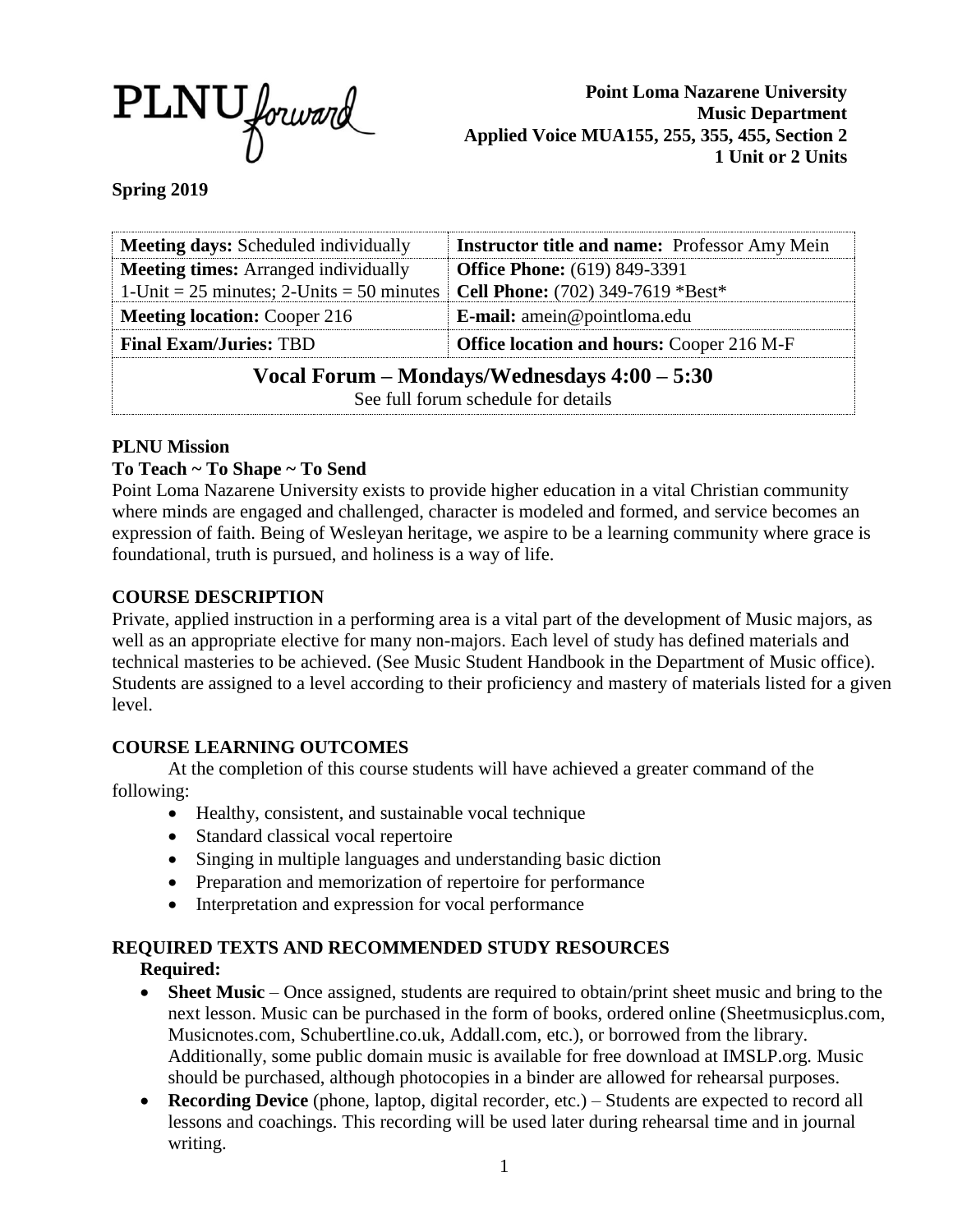• **Two - 3 Ring Binders** – Students will use this to organize double-sided sheet music and to keep other related material. One binder is for your personal use and the other is for the pianist or coach.

### **Recommended**:

• Devices or Digital Applications for pitch (pitch pipe) and tempi (metronome.)

### **EVALUATION**:

### **Method of Instruction:**

- Guidance and explanation of vocal topics at lessons and studio class.
- Assignment of a variety of songs/arias in multiple languages.
- Homework as an aid to ongoing vocal exploration.
- Exposure to various levels of student, faculty, and professional singers.
- Follow-up on outside rehearsal methods and time.

#### **Grading Procedures:**

| Lesson Involvement               | 40%  |
|----------------------------------|------|
| <b>Vocal Forum Participation</b> | 20%  |
| Assignments                      | 20%  |
| Final Performance/Jury           | 20%  |
|                                  | 100% |

#### **1. Lesson Involvement:** 40%

Evaluation based prompt and regular attendance, preparedness, and progress.

#### **2. Studio Class Participation:** 20%

Students must perform a minimum of four times in studio class. Students are expected to be prompt, participate in classroom discussions, and be attentive, respectful audience members. All music majors and scholarship recipients MUST attend studio class. Lack of participation will result in a 20% reduction in the final grade.

#### **3. Assignments:** 20%

Assignments are completed as specified by instructor and submitted in a timely fashion on Canvas. Assignments will include, but are not limited to a study for each song assigned and IPA transcriptions of foreign languages texts. A personal journal of vocal study is recommended but not required.

#### **4. Final Performance/Jury:** 20%

See final exam policy below regarding requirements for majors and non-majors.

#### **Grading scale:**

| <b>A</b> | 93%-100% |
|----------|----------|
|          | 90%-92%  |
| $B+$     | 87%-89%  |
| <b>B</b> | 83%-86%  |
| lв       | 80%-82%  |
|          | 77%-79%  |

| C  | 73%-76%       |
|----|---------------|
| C. | 70%-72%       |
|    | 67%-69%       |
|    | 63%-66%       |
| D- | $60\% - 62\%$ |
| F  | $0\% - 59\%$  |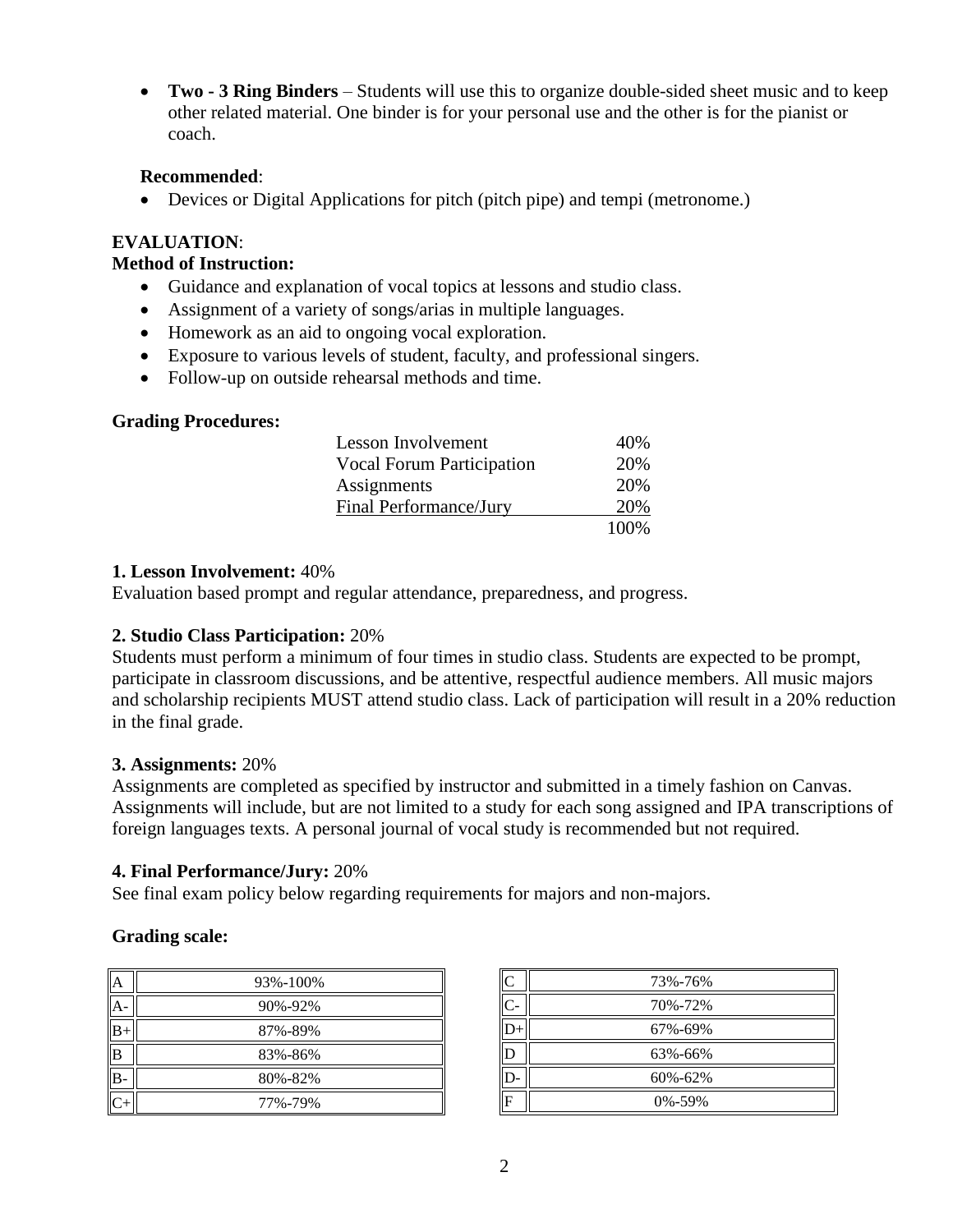**ATTENDANCE POLICY**: Scheduled lessons and studio classes will begin on time. Therefore, students should plan to arrive and enter the voice studio at least five minutes early so that no time is lost. Tardiness may negatively affect the lesson/studio grade. Please walk into the voice studio (do not knock on the door) and have a seat quietly until the lesson start time. One-credit lessons are 25 minutes in length and two-credit lessons are 50 minutes in length. Lessons may go over in length if agreed upon by both instructor and student.

Students are expected to attend all scheduled lessons and studio classes. Students are granted one unexcused absence (to be used for illness, emergencies, etc.) Further absences will only be excused only at the instructor's discretion and if notification is given to the instructor 12 hours before the scheduled start time. Absences beyond the allotted amount will negatively impact the Lesson Involvement and/or Studio Class Participation components of the grade and may result in a failing grade. Whether the absence is excused or not, it is expected that students will notify the instructor by text or email.

**MAKE-UP POLICY**: Unexcused lessons will not be granted a make-up time. Lessons that occur on school holidays will not be made up. Make-up lessons will be given only for excused absences and in the event of instructor cancellation. Make-up lessons due to excused absences are contingent upon instructor and student schedule availability. Professor Mein requests that in the event of an upcoming known absence, students make arrangements to switch lesson times with one another in order to avoid further scheduling accommodations.

**HOMEWORK**: Students in MUA 155 and MUA 255 are expected to complete weekly practice logs on Canvas. A weekly journal is required – students may choose to use a personal paper journal or they may follow the guided journal questions on Canvas, due Mondays. Further assignments may be given at Professor Mein's discretion.

### **TESTS**:

- Students will be required to perform all repertoire memorized in studio class past spring break.
- A qualifying jury is required for advancement to MUA 355 at the time of the 255 jury. The exam will include the required repertoire, sight-singing, scales, and arpeggios.

**FINAL EXAMINATION POLICY**: All music majors with a voice emphasis and vocal scholarship recipients will be required to perform a jury as their final exam at the end of the semester during finals week. All repertoire performed on a jury must be newly presented by the student without having been presented on a previous jury. Additionally, the opening jury piece chosen by the student must not have been the sole piece performed that semester on a departmental recital.

Juries are conducted during finals week. Further details of dates and times will be given in studio class.

All other students will perform a "mock jury" on the final scheduled studio class as their final exam.

**EXTRA CREDIT PROJECTS:** Vocal concert reports may be granted as extra credit opportunities if agreed upon by the instructor prior to the performance date.

**CELL PHONE USE**: Phones may be used as recording devices in private lessons. Out of respect for the musical rehearsals and performances of students in studio class, mobile devices are to be silenced and used only for self-recording for personal use.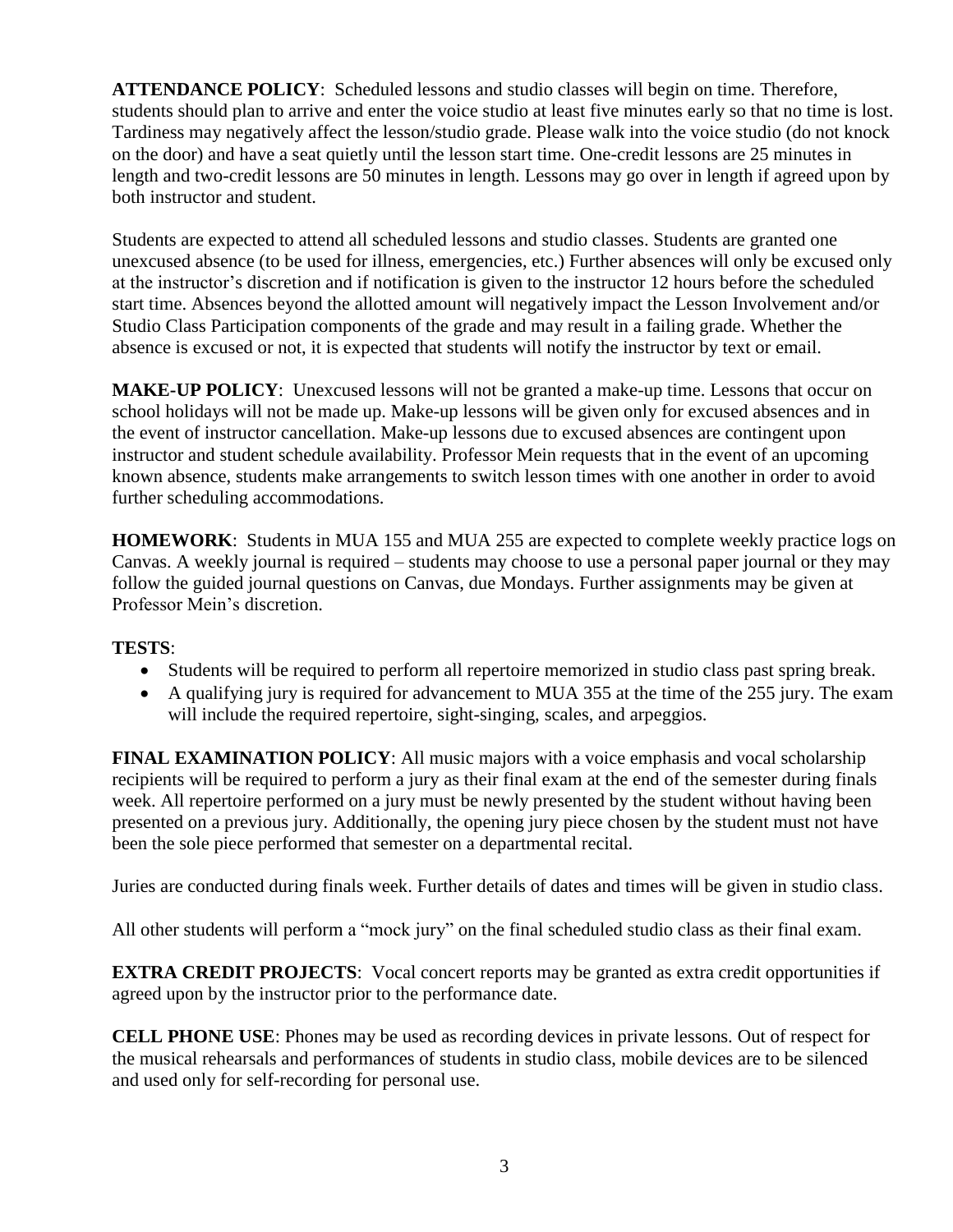**INSTRUCTOR AVAILABLITIY:** Office hours will be posted on the studio door (C216) and published electronically once the final schedule has been determined. Students may text, e-mail, or verbally request a private conference with Professor Mein.

**SPIRITUAL GOALS:** PLNU strives to be a place where you grow as whole persons. To this end we provide resources for our graduate students to encounter God and grow in their Christian faith. At the Mission Valley campus, we have an onsite chaplain, Rev. Nancy Pitts who is available during class break times across the week. If students have questions, a desire to meet with Rev Pitts or prayer requests you can contact her directly at gradchaplainmissionvalley@pointloma.edu. In addition there are resources for your Christian faith journey available

at http://www.pointloma.edu/experience/faith/graduate-student-spiritual-life

# **PLNU COPYRIGHT POLICY**

Point Loma Nazarene University, as a non-profit educational institution, is entitled by law to use materials protected by the US Copyright Act for classroom education. Any use of those materials outside the class may violate the law.

### **PLNU ACADEMIC HONESTY POLICY**

Students should demonstrate academic honesty by doing original work and by giving appropriate credit to the ideas of others. Academic dishonesty is the act of presenting information, ideas, and/or concepts as one's own when in reality they are the results of another person's creativity and effort. A faculty member who believes a situation involving academic dishonesty has been detected may assign a failing grade for that assignment or examination, or, depending on the seriousness of the offense, for the course. Faculty should follow and students may appeal using the procedure in the university Catalog. See Academic Policies in the Graduate and Professional Studies Catalog for definitions of kinds of academic dishonesty and for further policy information.

### **PLNU ACADEMIC ACCOMMODATIONS POLICY**

If you have a diagnosed disability, please contact Jean Moncada in the Center for Student Success (CSS) within the first two weeks of class to demonstrate need and to register for accommodation by phone at (619) 563-2849 or by e-mail at jmoncada@pointloma.edu. Ask your academic advisor or program director for any additional accommodation information.

### **PLNU ATTENDANCE AND PARTICIPATION POLICY**

Regular and punctual attendance at all classes is considered essential to optimum academic achievement. If the student is absent from more than 10 percent of class meetings, the faculty member can file a written report which may result in de-enrollment. If the absences exceed 20 percent, the student may be de-enrolled without notice until the university drop date or, after that date, receive the appropriate grade for their work and participation. See Academic Policies in the Graduate and Professional Studies Catalog for additional detail.

### **ADDITIONAL STUDIO GUIDELINES:**

### **REPERTOIRE:**

1 st year (MUA 155 level) – minimum of 4 songs including 2 languages (incl. English)  $2<sup>nd</sup>$  year (MUA 255 level) – minimum of 5 songs including 3 languages  $3<sup>rd</sup>$  and  $4<sup>th</sup>$  year (MUA 355 and 455 level) – minimum of 6 songs including 4 languages

### **PERFORMANCES:**